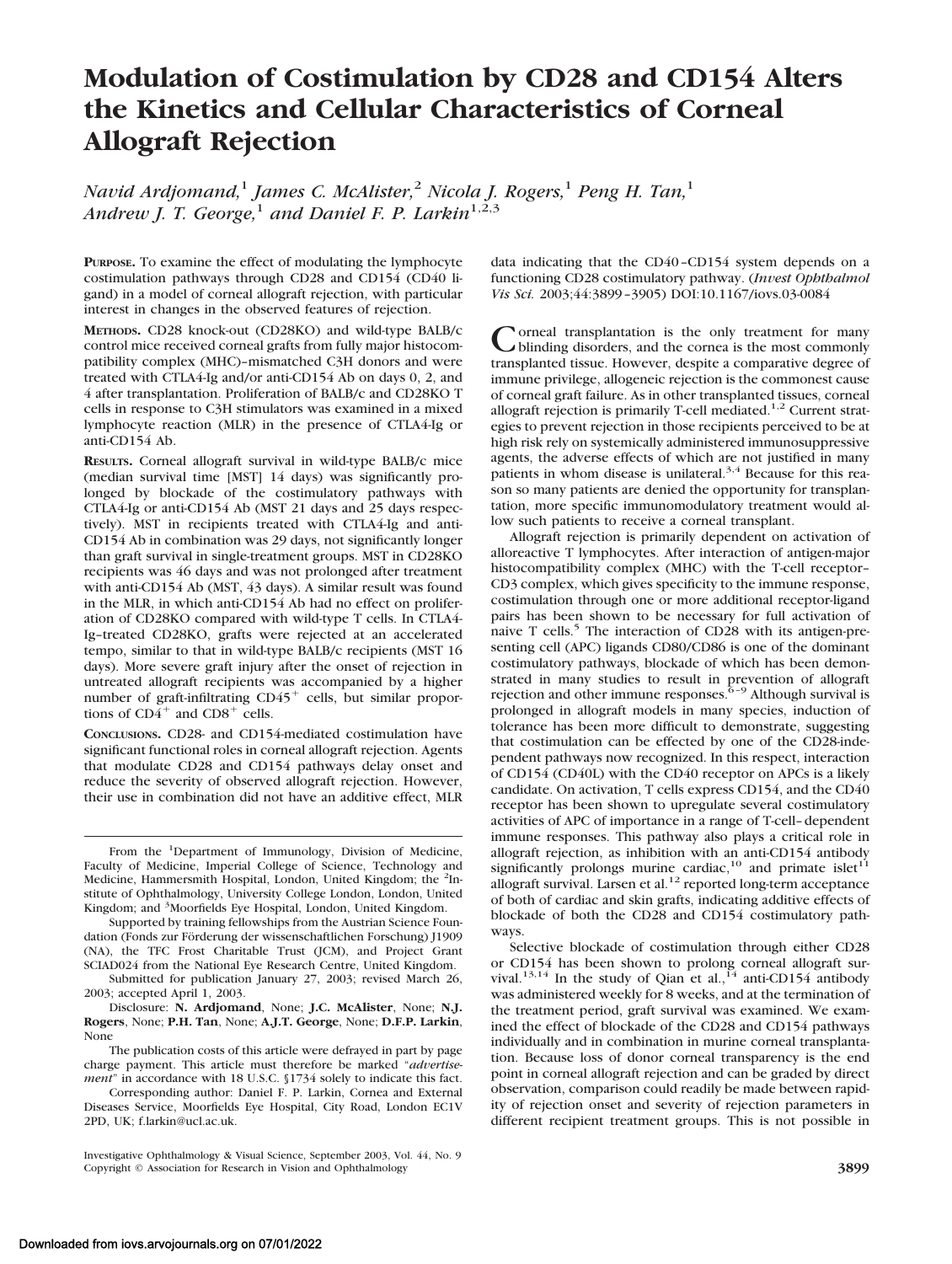other transplantation models, in which the interval to graft rejection is the sole end point. This model could therefore be used to examine the effects of costimulatory blockade on phenotypic correlates of rejection.

# **METHODS**

# **Generation of CTLA4-Ig**

The CTLA4-Ig fusion protein was produced with Chinese hamster ovary cells transfected with cDNA encoding human CTLA4 and human IgG Fc. Cells were cultured in RPMI (Invitrogen/Gibco, Paisley, UK), 1% IgG-depleted FCS (Globepharm, Esher, UK), 2 mM L-glutamine, 100 U/mL penicillin,  $100 \mu g/mL$  streptomycin, and  $5 \mu M$  glucose and selected in the presence of  $1 \mu g/mL$  gentamicin (all Invitrogen/Gibco). The protein was purified by protein G chromatography (Sigma-Aldrich, Poole, UK).

#### **Generation of Anti-CD154 Antibody**

A B-cell hybridoma producing hamster mAb against mouse CD154 (MR1, Ig $G_{2a}$ ) was obtained from American Type Culture Collection (ATCC, Manassas, VA). Hybridoma cells were cultured in RPMI 1640, 1% IgG-depleted FCS, 2 mM L-glutamine, 100 U/mL penicillin, and 100 g/mL streptomycin. Antibody was purified by protein G chromatography (Sigma-Aldrich).

# **ELISA for CTLA4-Ig and Anti-CD154 Ab Concentration**

A 96-well microtiter plate (Nalge Nunc International, Taastrup, Denmark) was coated with  $2.5 \mu g/mL$  rabbit anti-human IgG (Fc-specific; Dako, Glostrup, Denmark) or  $2.5 \mu g/mL$  mouse anti-hamster IgG (BD Pharmingen, Cowley, UK) capture Ab in 0.1 M  $\text{Na}_2\text{HPO}_4$  (pH 9.6). After overnight incubation at 4°C, the plate was washed with PBS and 0.1% Tween and blocked with 2% milk for 45 minutes at 37°C. Plates were washed again, and the standards (human IgG; Zymed, Cambridge, UK; hamster IgG, Serotec, Kidlington, UK) or samples were added in  $100-\mu L$  volumes to each well in triplicate, incubated for 2 hours at room temperature, and washed again. The secondary Ab, biotin-conjugated goat anti-human IgG (1:2000; Sigma-Aldrich) or biotin-conjugated mouse anti-hamster IgG  $(2 \mu g/mL; BD Pharmingen)$  was then added and incubated for 1 hour at room temperature. In the case of CTLA4-Ig, the capture Ab was preincubated with 5% rabbit and 5% goat serum (Sigma-Aldrich) in PBS and 0.1% Tween for 30 minutes at room temperature to block a nonspecific cross-reaction. After four washes, 100  $\mu$ L of streptavidin-horseradish peroxidase (HRP) 1:10,000 (Dako) in PBS and 0.1% Tween was added to each well for 15 minutes at room temperature. After four additional washes, 50  $\mu$ L of TMB substrate (Zymed) was added to the wells and incubated for 5 minutes at room temperature. The reaction was stopped by the addition of 50  $\mu$ L of 1 M  $H_2SO_4$ . Plates were read at 450 nm with a microplate reader. The ELISA detection limit was 4 ng/mL for CTLA4-Ig and 1 ng/mL for anti-CD154 Ab.

#### **Animals**

Inbred adult female adult BALB/c mice (H-2<sup>d</sup>; Harlan Olac, Bicester, UK) and female BALB/c CD28-deficient  $(H-2<sup>d</sup>)$  mice,<sup>15</sup> obtained from The Jackson Laboratory (Bar Harbor, ME) were used as graft recipients. Targeted deletion was confirmed by PCR analysis for the CD28 sequence in wild-type BALB/c and knock-out (KO) mice. Female C3H/He (H-2<sup>k</sup>; Harlan Olac) mice were used as allogeneic and BALB/c as syngeneic donors. Animals were maintained in a specific pathogen-free facility and treated in accordance to the UK regulations for care of experimental animals. Animal studies were conducted in accordance with the ARVO Statement for the Use of Animals in Ophthalmic and Vision Research.

## **Mixed Lymphocyte Reaction**

The MLR was performed as previously described,<sup>16</sup> with some modification. In brief, the spleen and major lymph nodes (cervical, inguinal, and abdominal) of BALB/c CD28KO mice and C3H mice were used to collect APCs and T cells, which were separated with a nylon wool column. For purification, T cells were resuspended with 1 mL M5/114 supernatant (anti-I-A<sup>d</sup> antibody) and 1 mL ADH4 supernatant (anti-CD8 antibody) for 30 minutes on ice. The cells were then washed twice (635*g* for 5 minutes) and incubated with goat anti-rat magnetic beads (Dynabeads; Dynal, Bromborough, UK) twice for 30 minutes a on rotator at 4°C. Stimulator cells (APCs) were irradiated with 30 Gy. The stimulator (C3H) and responder (CD4 $^+$  cells from BALB/c mice) cells were resuspended at  $2 \times 10^5$  cells at a 1:1 ratio. The plate was cultured at 37°C in 5%  $CO_2$  for 72 hours before being pulsed with 1  $\mu$ Ci/well [ 3 H]-TdR for 16 hours.

# **Orthotopic Corneal Transplantation and Definition of Corneal Graft Rejection**

Orthotopic corneal transplantation was performed in the right eye of all animals (6-10 weeks), as described by Zhang et al.,  $^{17}$  with minor modifications. A 2.5-mm diameter donor corneal graft was sutured into a 2.0-mm recipient corneal bed with one continuous 11-0 nylon suture (Ethicon, Somerville, NJ). At the completion of the procedure, the anterior chamber was reformed with sterile saline and chloramphenicol ointment (Martindale Pharmaceuticals, Brentwood, UK) applied on the cornea. The eyelids were sutured closed to protect the cornea for the initial 48 hours. At that time and thrice weekly thereafter, the eye was examined by operating microscope. Technically satisfactory grafts had corneal opacity grade 0 to 1 at all times until suture removal on day 7. All other graft recipients, and those with intraocular hemorrhage or cataract were excluded.

Corneal transparency is an indicator of corneal endothelial function and of graft endothelial injury. The onset of graft rejection was diagnosed when corneal opacity increased to grade 3 (no iris vessels visible) in a graft previously clear after transplantation (Fig. 1). Grading of corneal opacity was as described by Sonoda and Streilein<sup>18</sup> with minor modifications, as follows: 0, completely transparent cornea; 1, minimal corneal opacity, but iris vessels easily visible; 2, moderate corneal opacity, iris vessels still visible; 3, moderate corneal opacity, only pupil margin visible; 4, complete corneal opacity, pupil not visible.

#### **In Vivo Treatment of Graft Recipients**

The following were administered to recipient animals by intraperitoneal injection of 200  $\mu$ g on days 0, 2, and 4 after transplantation: huCTLA4-Ig, anti-CD154 antibody, and human IgG or hamster IgG as negative controls for CTLA4-Ig and anti-CD154, respectively.

#### **Immunohistology**

Rejection was confirmed by end point histology in all graft recipients. Corneas were excised on the day of observed onset of rejection. The tissue was snap frozen in liquid nitrogen and stored at  $-70^{\circ}$ C or fixed in 10% formalin and embedded in paraffin wax before staining with hematoxylin and eosin (H&E) or immunohistochemistry as follows. Paraffin sections were incubated with 10  $\mu$ g/mL rat anti-mouse CD45 mAb; cryostat sections were incubated with  $1 \mu g/mL$  rat anti-mouse CD4 or  $3 \mu g/mL$  rat anti-mouse CD8 monoclonal antibody (both from BD Pharmingen). Sections were then washed, incubated with biotinylated rabbit anti-rat IgG secondary Ab (2 µg/mL, Vector Laboratories, Orton Southgate, UK), washed, and incubated with avidin-biotin complex (ABC; Vector Laboratories). The chromogen 3,3-diaminobenzidine (DAB; Dako) was then applied before hematoxylin counterstaining. Positive controls were sections of mouse spleen; negative controls were sections incubated with rat  $\text{IgG}_{2a}$  or  $\text{IgG}_{2b}$  (R&D Systems, Abingdon, UK) as the primary Ab.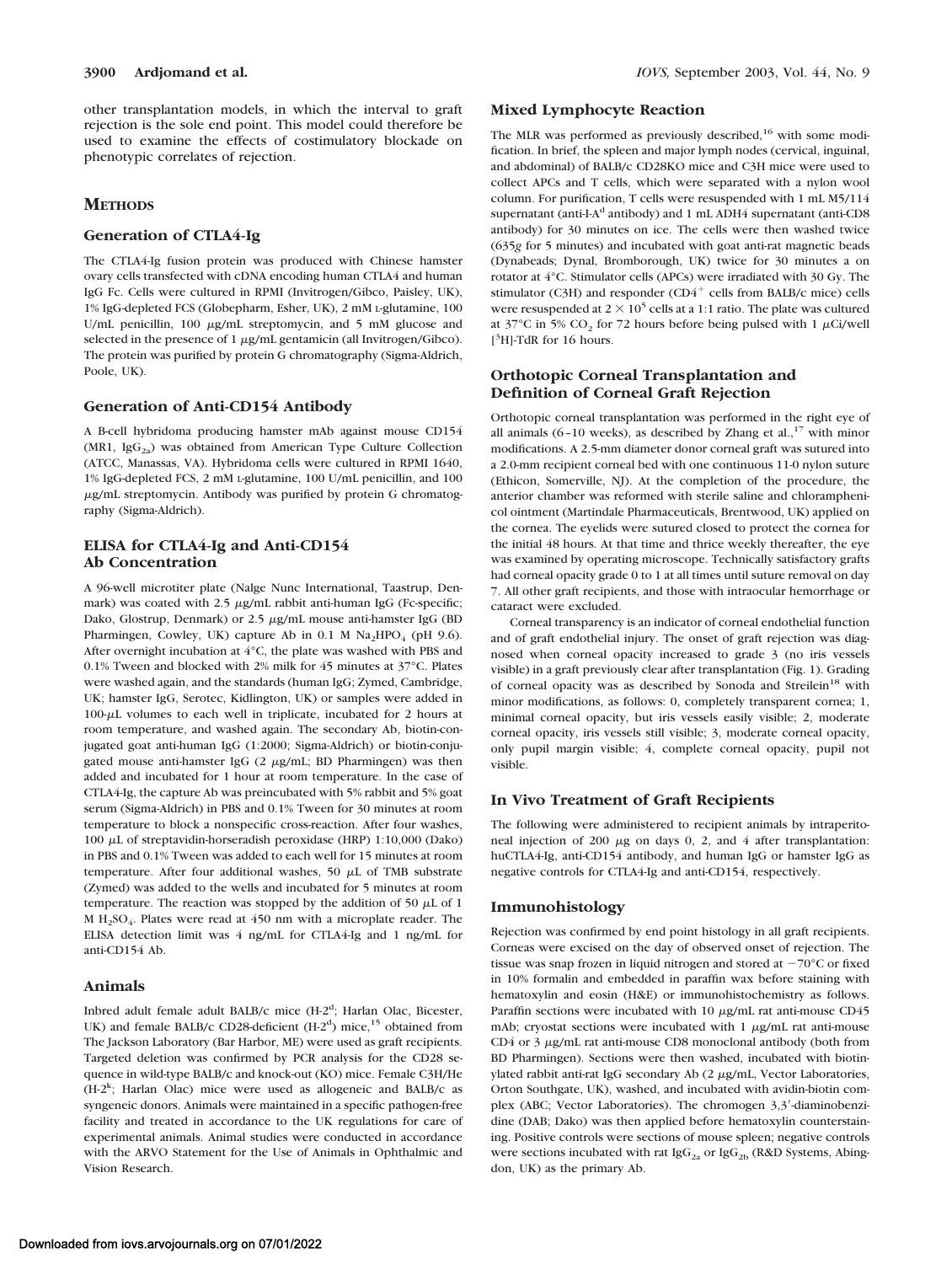

**FIGURE 1.** Grading of graft transparency. Grading of the corneal allograft was according to transparency. Grade 0 is a fully transparent graft, through which the iris vessels and pupil margin (*small arrow*) are easily visible. *Large arrow*: graft margin (**A**). Rejection was diagnosed at grades 3 (**B**; only the pupil margin visible; *arrow*) and 4 (**C**; complete corneal opacity).

#### **Scoring of Positive Immunostaining in the Tissue**

Positive-stained cells were counted in three adjacent light microscopic fields in the center of the corneal graft, using  $100 \times$  objective magnification. Counts were made in three nonserial sections of each specimen in three corneas from each treatment group. Cryostat sections were evaluated semiquantitatively as follows: 0, no staining; 1, 10% or less of cells stained; 2, 11% to 30% stained; 3, 31% to 50% stained; 4, 51% to 80% stained; 5 more than 80% stained.

#### **Statistical Analysis**

Actuarial graft survival was analyzed using the Kaplan-Meier survival method.19 The log-rank test was used to examine for statistical differences between the groups. Student's *t*-test was used to analyze immunohistochemistry data and corneal opacity time.  $P \leq 0.05$  was defined as statistically significant and only significant probabilities are shown.

# **RESULTS**

# **Corneal Allograft Survival**

Syngeneic grafts in wild-type BALB/c recipients  $(n = 8)$  remained transparent throughout the 100-day observation period. Survival of C3H donor grafts in unmodified BALB/c recipients ranged from 12 to 36 days, and MST was 14 days ( $n = 16$ ).

**CD28 Pathway Modulation.** MST of allografts in CTLA4- Ig-treated BALB/c mice  $(n = 8)$  was 21 days, significantly prolonged compared with untreated  $(P \le 0.003)$  and human IgG-treated recipients ( $n = 6$ , MST 12 days). MST in untreated CD28KO mice  $(n = 6)$  was 46 days, significantly longer than in wild-type mice ( $P \le 0.001$ ). In contrast, allograft survival in CTLA4-Ig-treated CD28KO mice  $(n = 6)$  was shortened (MST) 16 days), consistent with blockade by CTLA4-Ig of negative signaling through CD152 (Fig. 2A).

**CD40 Pathway Modulation.** Allograft survival in BALB/c recipients treated with anti-CD154 Ab  $(n = 8)$  and hamster IgG  $(n$  $= 6$ ) was a median of 25 ( $P < 0.008$  compared with untreated BALB/c recipients) and 13 days, respectively (Fig. 2B). This indicates a significant effect of signaling through CD40.

**CD28CD40 Pathway Modulation.** Combined treatment with CTLA4-Ig and anti-CD154 antibody  $(n = 7, \text{ MST } 29 \text{ days})$ significantly extended allograft survival compared with untreated BALB/c recipients ( $P \le 0.0035$ ), but not compared with treatment with each agent alone. Longer allograft survival was found in CD28KO mice treated with anti-CD154 ( $n = 6$ , MST 43 days) compared with untreated wild-type BALB/c mice  $(P < 0.001)$ , but not compared with untreated CD28KO mice (Fig. 2C).



**FIGURE 2.** Extension of actuarial corneal allograft survival by administration of 200  $\mu$ g CTLA4-Ig and/or 200  $\mu$ g anti-CD154 on days 0, 2, and 4 after transplantation. (**A**) Modulation of the CD28-CD80/86 pathway. MST in untreated BALB/c recipients was 14 days. Allograft survival in CTLA4-Ig–treated (MST 21 days) and CD28KO (MST 46 days) recipients was significantly prolonged. Survival in CTLA4-Ig– treated CD28KO was similar to that in untreated BALB/c recipients (MST 16 days). MST in human IgG–treated recipients was 12 days. (**B**) Modulation of the CD40–CD154 pathway. MST in anti-CD154 treated mice was 25 days. Hamster IgG had no effect on graft survival (MST 13 days). (**C**) Combination CTLA4-Ig and anti-CD154 did not result in significantly longer survival (MST 29 days) than CTLA4-Ig alone. Anti-CD154 did not prolong survival in CD28KO recipients (MST 43 days).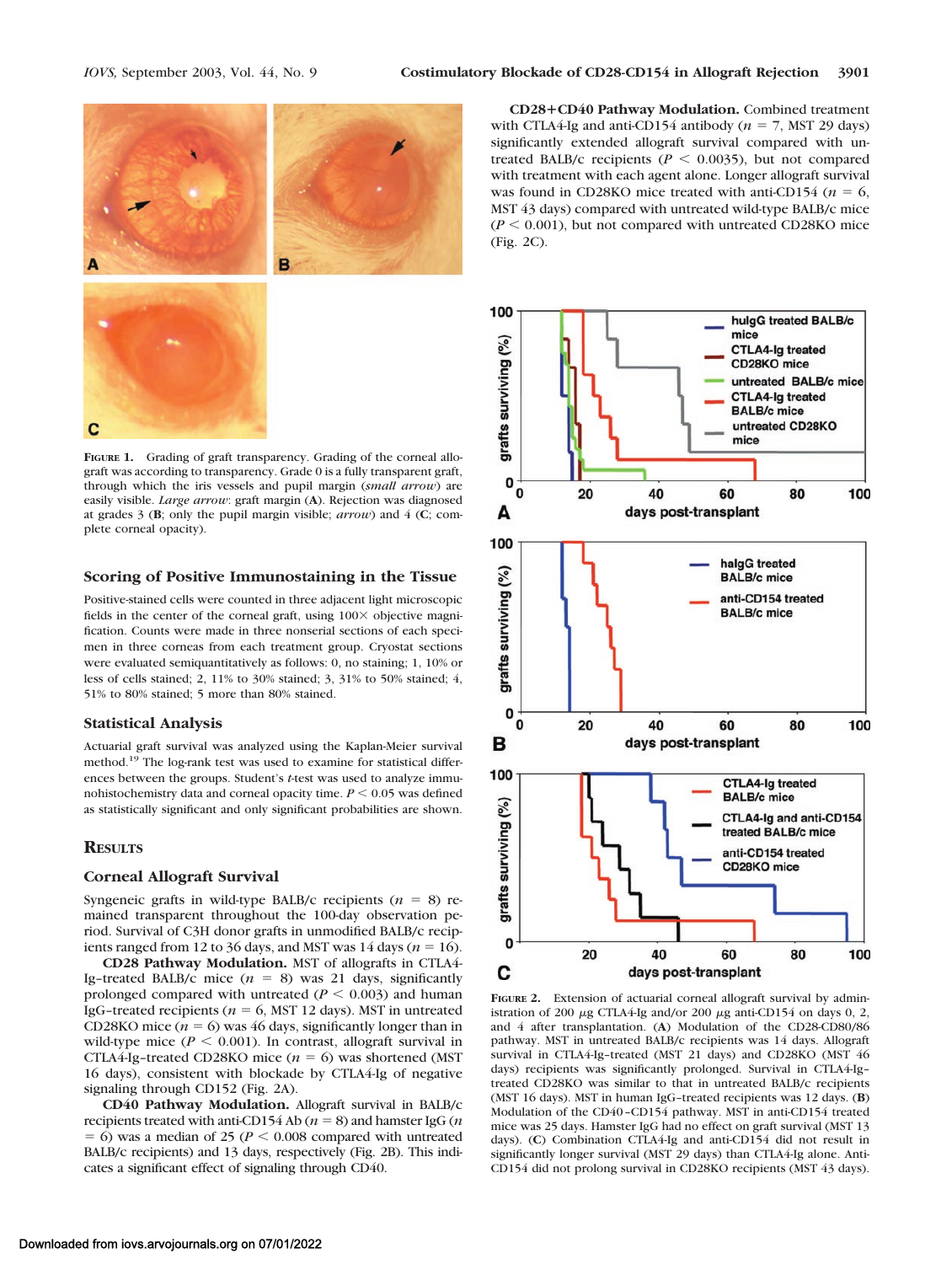

**FIGURE 3.** Progression from early to advanced corneal opacity. The interval from initial detection of corneal opacity (grades 1, 2) until rejection (grades 3, 4) was recorded. This was significantly shorter (\*) in untreated allograft recipients and CTLA4-Ig–treated CD28KO recipients.

# **Duration of Corneal Graft Opacity before Diagnosis of Rejection**

The interval from initial detection of corneal opacity (grades 1, 2), until diagnosis of rejection (grades 3 or 4) varied between groups. Whereas in untreated allograft recipients this interval was 2.7  $\pm$  0.3 days, it was significantly prolonged to 15.6  $\pm$  5.8 days in animals with CTLA4-Ig treatment ( $P < 0.05$ ),  $11.9 \pm 1.5$ days with anti-CD154 Ab ( $P < 0.001$ ), and 16.6  $\pm$  3.1 days with CTLA4-Ig and anti-CD154 Ab  $(P < 0.006)$ . In untreated CD28KO mice, this interval was  $32.8 \pm 8.8$  days and in CD28KO mice with anti-CD154 antibody treatment,  $41 \pm 8.9$ days. CTLA4-Ig–treated CD28KO mice had a corneal opacity time before diagnosis of rejection similar to those with untreated allografts (4.2  $\pm$  0.9 days; *P* < 0.31 vs. allografts; Fig. 3).

# **Grade of Corneal Opacity at Diagnosis of Graft Rejection**

Because on a graft opacity scale of 0 to 4, the minimum score for rejection diagnosis was 3 and grafts were examined on alternate days, a grade of 4 rather than 3 on the day of rejection diagnosis indicates more rapid onset and severe graft injury. Modulation of costimulation resulted in less severe allograft injury, as determined by lower grades of corneal opacity in CD28KO recipients treated with CTLA4-Ig or anti-CD154 than was apparent after rejection onset in untreated BALB/c mice. In untreated recipients, 9 (57%) of 16 corneal allografts had a grade-4 opacity on the day rejection onset was observed. Grade-4 opacity was found in one (12%) of eight CTLA4-Ig– treated BALB/c recipients, in two (25%) of eight anti-CD15– treated recipients, and in two (28%) of seven recipients treated with both agents. At the onset of rejection, allograft opacity scores in untreated CD28KO and anti-CD154–treated CD28KO recipients were grade 3 in all cases (100%). Scores in CTLA4-Ig treated CD28KO mice were grade 4 in two (33%) of six cases.

## **Mixed Lymphocyte Reaction**

As expected, addition of CTLA4-Ig or anti-CD154 antibody showed a dose-dependent inhibition of proliferation of wildtype BALB/c but not CD28KO T cells. Inhibition was observed at concentrations ranging from 1 to 20  $\mu$ g/mL CTLA4-Ig; equivalent concentrations of anti-CD154 antibody had less effect on proliferation (Fig. 4A, 4B). However, addition of CTLA4-Ig or anti-CD154 Ab did not alter the proliferation profile of CD28KO T-cells (Fig. 4C). Human and hamster IgG had negligible effects.

#### **Histology and Immunohistochemical Staining**

Rejected corneal allografts in untreated or IgG control-treated BALB/c mice showed heavy infiltration of  $CD45<sup>+</sup>$  inflammatory cells in the graft and the anterior chamber. In contrast, rejected grafts in CTLA4-Ig– and/or anti-CD154–treated recipients had a more sparse graft cellular infiltrate, and the anterior chamber was almost free of inflammatory cells. Rejected allografts in untreated CD28KO or anti-CD154–treated CD28KO mice also showed a reduced cell infiltrate in the graft and anterior chamber. In keeping with accelerated rejection in CTLA4-Ig–treated CD28KO graft recipients, graft inflammatory infiltrates were similar in all corneas to rejected allografts in BALB/c mice (Figs. 5, 6).

Semiquantitative analysis of CD4 and CD8 staining in the corneal allografts showed a reduced number of positive cells in the treated BALB/c and anti-CD154–treated CD28KO mice, compared with untreated and CTLA4-Ig–treated CD28KO allograft recipients. The proportions of  $CD4^+$  and  $CD8^+$  cells were unchanged (data not shown).



**FIGURE 4.** Effect of costimulatory blockade on MLR. CTLA4-Ig and/or anti-CD154 antibody concentration-dependent inhibition of proliferation in C3H-BALB/c MLR. Proliferation was reduced to negligible levels by CTLA4-Ig concentrations as low as  $5 \mu g/mL$ . Less effect on proliferation was found at equivalent doses of anti-CD154 mAb (**A**). A combination of CTLA4-Ig and anti-CD154 had an effect on proliferation similar to that of CTLA4-Ig alone. Both human (hu) and hamster (ha) Ig had no effect (**B**). When the MLR was repeated with T cells from CD28KO mice (**C**), no inhibition occurred after addition of CTLA4-Ig or anti-CD154 mAb.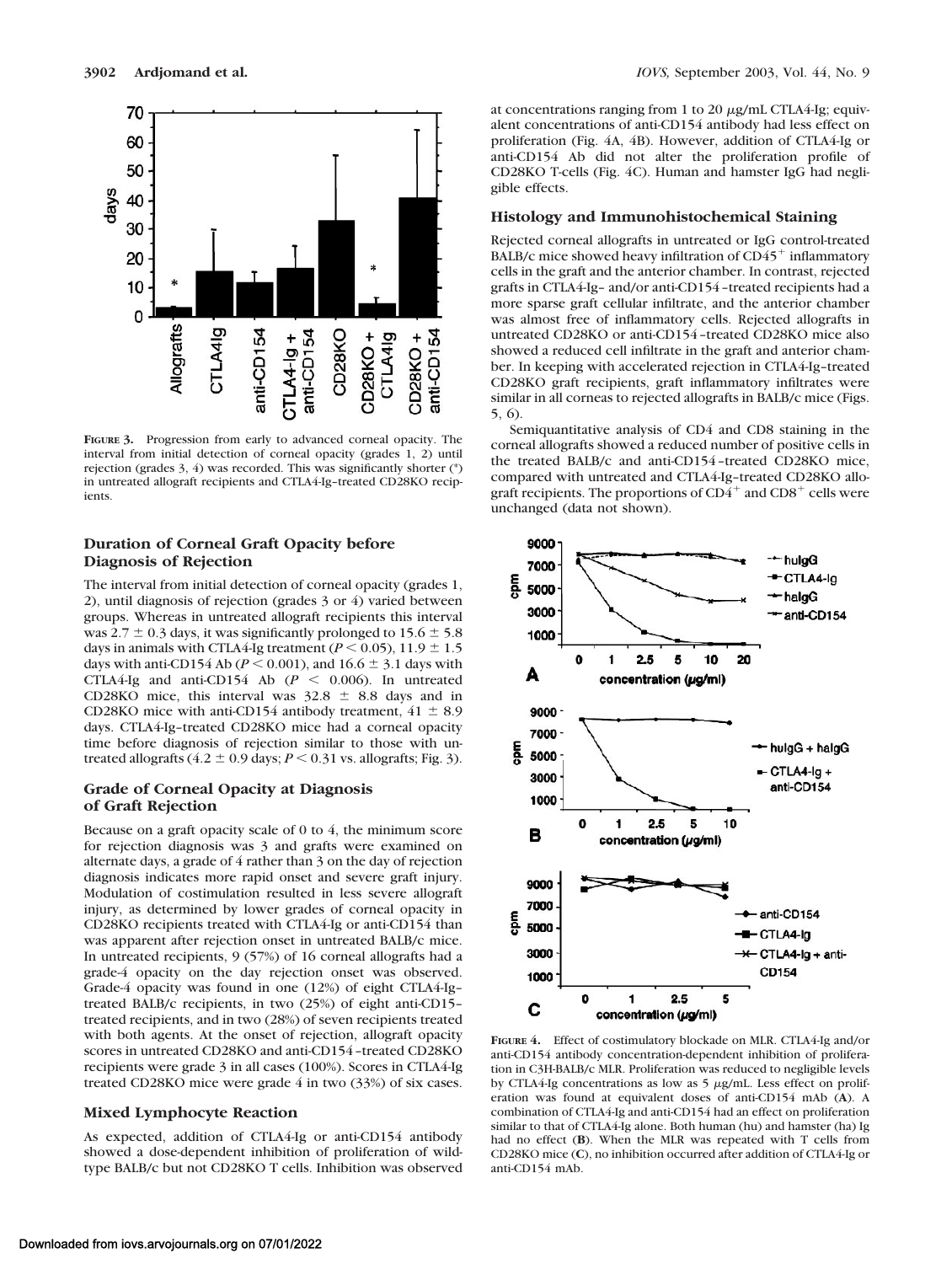

FIGURE 5. Graft-infiltrating CD45<sup>+</sup> cells in representative corneal transplant sections. (**A**) Syngeneic graft; (**B**) allograft in untreated BALB/c recipient; (**C**) allograft in CTLA4-Ig treated BALB/c; (**D**) allograft in anti-CD154-treated BALB/c; (E) allograft in CTLA4-Ig+anti-CD154 treated BALB/c; (**F**) allograft in untreated CD28KO recipient; (**G**) allograft in anti-CD154–treated CD28KO; (**H**) allograft in CTLA4- Ig–treated CD28KO.

### **DISCUSSION**

Graft survival data reported herein indicate the functional importance of both the CD28–CD80/86 and CD154–CD40 costimulatory pathways in the allogeneic response to a cornea. However, blockade of each costimulatory pathway was found to result in a shorter prolongation of corneal graft survival than reported in other models, such as heart, skin, liver, or kidney.12,20–22 In addition, we did not find an additive effect of combined blockade of CD28- and CD154-mediated costimulation.

We found a significant difference in allograft survival between CD28KO mice compared with wild-type BALB/c mice. Allograft survival in CD28KO recipients was longer than in CTLA4-Ig–treated mice, though only one cornea survived longterm. Variably extended survival of allografts of other tissues has been found in CD28KO mice: minimum prolongation of skin and longer survival of cardiac grafts. Long-term graft acceptance has not been reported.<sup>23-25</sup> Corneal allograft rejection in CD28KO mice treated with CTLA4-Ig was accelerated compared with that in untreated CD28KO animals, in accor-

dance with reported results in cardiac transplants.<sup>23,26</sup> This is probably the result of blocking negative signaling interactions between CD80/86 and CD152 (CTLA4) on activated T cells. Alternatively, because CD152 is also expressed on regulatory T  $cells, <sup>27,28</sup>$  it is possible that the molecule is interfering with regulatory pathways controlling T-cell activation. In either case, these data highlight that CD28<sup>-</sup> T cells are capable of being activated but that CD80/86 interactions with CD152 normally prevent this from happening. These T cells must be activated in a CD28-independent manner. It is of interest that in a rat model, we have found rejection of corneal allografts, even in the presence of blocking levels of CTLA4-Ig,<sup>13</sup> indicating that other costimulatory pathways are operational in this model.

One of the most striking findings was the absence of additive effects in agents blocking CD40- and CD28-mediated costimulation. Synergy between these two reagents has been observed in several transplantation models and induced autoimmunity models.<sup>12,21,29</sup> Of particular interest therefore was the in vitro correlate that, in contrast to the predicted effect on proliferation of BALB/c responders, CD154 blockade had no effect on proliferation of CD28KO responders to C3H stimulators in an MLR. Thus, at least with respect to proliferation, the CD40–CD154 system depends on a functioning CD28 costimulatory pathway, and cross-regulation of the B7h-inducible costimulator (ICOS) and CD40–CD154 signaling is one possible explanation. Because CD28 signaling is essential for optimal T-cell ICOS expression,  $30,31$  this may be a functional phenotype of CD28 deficiency. No ICOS signaling is available to induce CD154 expression,  $32,33$  with the result that anti-CD154 Ab has little effect on the MLR.

Another striking feature of this model is the shorter survival of corneal allografts after treatment with CTLA4-Ig and anti-CD154 Ab, compared with other organs in the same strain combination using the same treatment regimens. Strain variation in allograft MSTs after CD40–CD28 blockade has been demonstrated.<sup>34</sup> However, the shorter survival of corneas may be explained in part by the sensitivity of corneal tissue. Diagnosis of corneal graft rejection is by direct visualization of reduced transparency. Clinical diagnosis in this way allows early rejection to be detected, but also less extensive rejection in which a minor degree of transparency remains, equating in this report to graft clarity grade 3 rather than 4. Accordingly,



**FIGURE 6.** Graft-infiltrating  $CD45^+$  cell counts. Positive cells in  $100\times$ magnification fields were counted and the mean  $\pm$  SD from three corneas in each group is shown. Cell numbers were significantly lower in all treatment groups ( $P < 0.01$ ) than in untreated allograft recipients, with the exception of CTLA4-Ig–treated CD28KO (\*).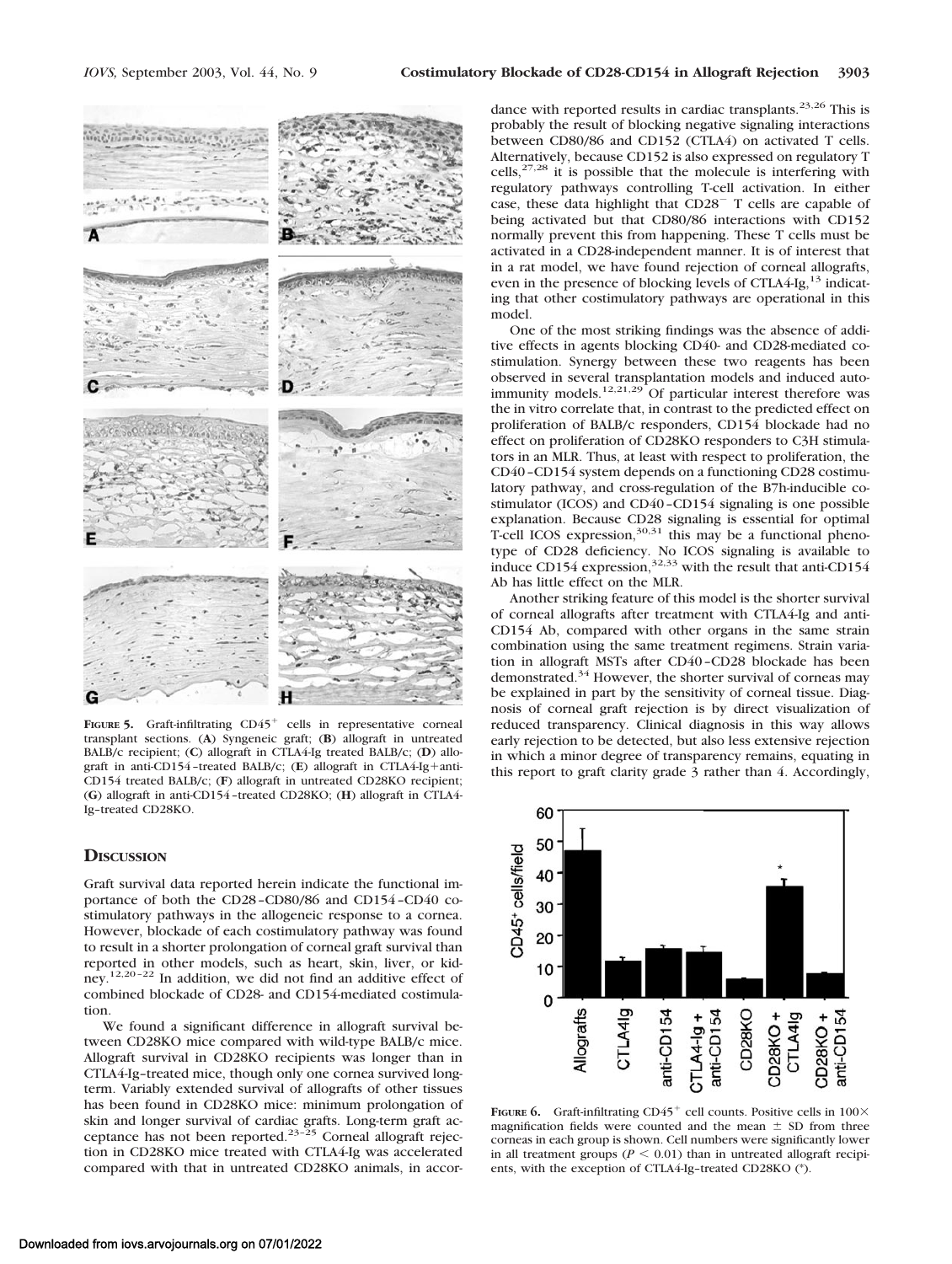the corneal model allows variations in the extent of allogeneic injury to be observed. We have shown that rejection led to submaximum loss of transparency in the CD28KO graft recipient groups treated with CTLA4-Ig and anti-CD154, but not untreated BALB/c. In contrast to cornea, the clinical diagnosis of rejection in heart transplantation is defined as cessation of heartbeat, and in skin transplantation as complete loss of visible graft epidermal tissue. Allogeneic graft injury insufficient to cause total loss of graft function in such models may not be categorized as rejection and account for some of the apparent greater survival of grafts in those models after costimulatory blockade.

The finding of altered clinical phenotype of rejection after costimulatory blockade reported herein was accompanied by reduction in the number of graft-infiltrating CD45 cells. At the time of rejection, there were significantly reduced numbers of  $CD45<sup>+</sup>$  cells in treated compared with untreated BALB/c mice. The number of  $CD45<sup>+</sup>$  cells was also reduced in allografts in CD28KO and anti-CD154 Ab– treated CD28KO. Further supporting the correlation of rejection phenotype with the number of graft-infiltrating  $CD45<sup>+</sup>$  cells, rejected grafts in CTLA4-Ig treated CD28KO mice contained a number of cells similar to that in rejected grafts in untreated BALB/c mice. The low number of  $CD45<sup>+</sup>$ cells may be due both to the blockade of costimulation resulting in failure of activation and the promotion of the apoptotic death of graft-infiltrating lymphocytes.<sup>20</sup>

 $\ddot{O}$ zkaynak et al.<sup>35</sup> have shown recently that blocking the CD40–CD154 pathway with an anti-CD154 mAb alone prolongs cardiac allograft survival, but does not prevent the development of transplant arteriosclerosis, interstitial fibrosis, or focal myocyte necrosis. These outcomes may be analogous to histologic features in rejected corneas. In those specimens from CTLA4-Ig– and/or anti-CD154–treated recipients in which a low number of  $CD45<sup>+</sup>$  cells was found, graft sections showed an increase in thickness and fibrosis with loss of keratocyte orientation, possibly equivalent to chronic graft rejection.<sup>36</sup> It is of interest that  $\ddot{O}$  zkaynak et al.<sup>35</sup> could prevent such fibrosis and transplant arteriosclerosis with the combined inhibition of the CD40–CD154 and ICOS pathways.

In recent years there has been considerable interest in using molecules to block interactions of CD40–CD154 and CD28– CD80/86, to prevent allograft rejection. Studies in primates have suggested that this approach has considerable promise for solid organ transplantation in humans. In most cases a short course of treatment is highly effective, although repeated doses enhance efficacy. $2<sup>1</sup>$  In this study we have shown that, although blockade of these pathways at the time of transplantation is effective in extending graft survival, it does not abolish allograft rejection. We suggest that this is in part because the fragile nature of the cornea allows the earliest effects of rejection to be readily observed. Corneal allografts therefore represent a highly sensitive model in which to assess the effectiveness of costimulatory blockade in preventing any degree of allogeneic rejection.

#### *References*

- 1. Larkin DF, Calder VL, Lightman SL. Identification and characterization of cells infiltrating the graft and aqueous humour in rat corneal allograft rejection. *Clin Exp Immunol.* 1997;107:381–391.
- 2. Larkin DF, Alexander RA, Cree IA. Infiltrating inflammatory cell phenotypes and apoptosis in rejected human corneal allografts. *Eye.* 1997;11:68–74.
- 3. Larkin DF. Corneal allograft rejection. *Br J Ophthalmol.* 1994;78: 649–652.
- 4. Reis A, Reinhard T, Voiculescu A, et al. Mycophenolate mofetil versus cyclosporin A in high risk keratoplasty patients: a prospec-

tively randomised clinical trial. *Br J Ophthalmol.* 1999;83:1268– 1271.

- 5. Bromley SK, Iaboni A, Davis SJ, et al. The immunological synapse and CD28-CD80 interactions. *Nat Immunol.* 2001;2:1159–1166.
- 6. Lin H, Bolling SF, Linsley PS, et al. Long-term acceptance of major histocompatibility complex mismatched cardiac allografts induced by CTLA4Ig plus donor-specific transfusion. *J Exp Med.* 1993;178: 1801–1806.
- 7. Lenschow DJ, Zeng Y, Hathcock KS, et al. Inhibition of transplant rejection following treatment with anti-B7–2 and anti-B7–1 antibodies. *Transplantation.* 1995;60:1171–1178.
- 8. Akalin E, Chandraker A, Russell ME, Turka LA, Hancock WW, Sayegh MH. CD28–B7 T cell costimulatory blockade by CTLA4Ig in the rat renal allograft model: inhibition of cell-mediated and humoral immune responses in vivo. *Transplantation.* 1996;62:1942– 1945.
- 9. Wallace PM, Rodgers JN, Leytze GM, Johnson JS, Linsley PS. Induction and reversal of long-lived specific unresponsiveness to a Tdependent antigen following CTLA4Ig treatment. *J Immunol.* 1995;154:5885–5895.
- 10. Larsen CP, Alexander DZ, Hollenbaugh D, et al. CD40-gp39 interactions play a critical role during allograft rejection: suppression of allograft rejection by blockade of the CD40-gp39 pathway. *Transplantation.* 1996;61:4–9.
- 11. Kenyon NS, Chatzipetrou M, Masetti M, et al. Long-term survival and function of intrahepatic islet allografts in rhesus monkeys treated with humanized anti-CD154. *Proc Natl Acad Sci USA.* 1999;96:8132–8137.
- 12. Larsen CP, Elwood ET, Alexander DZ, et al. Long-term acceptance of skin and cardiac allografts after blocking CD40 and CD28 pathways. *Nature.* 1996;381:434–438.
- 13. Comer RM, King WJ, Ardjomand N, Theoharis S, George AJ, Larkin DF. Effect of administration of CTLA4-Ig as protein or cDNA on corneal allograft survival. *Invest Ophthalmol Vis Sci.* 2002;43: 1095–1103.
- 14. Qian Y, Boisgerault F, Benichou G, Dana MR. Blockade of CD40- CD154 costimulatory pathway promotes survival of allogeneic corneal transplants. *Invest Ophthalmol Vis Sci.* 2001;42:987–994.
- 15. Shahinian A, Pfeffer K, Lee KP, et al. Differential T cell costimulatory requirements in CD28-deficient mice. *Science.* 1993;261:609– 612.
- 16. Rogers NJ, Mirenda V, Jackson I, Dorling A, Lechler RI. Costimulatory blockade by the induction of an endogenous xenospecific antibody response. *Nat Immunol.* 2000;1:163–168.
- 17. Zhang EP, Schrunder S, Hoffmann F. Orthotopic corneal transplantation in the mouse: a new surgical technique with minimal endothelial cell loss. *Graefes Arch Clin Exp Ophthalmol.* 1996;234: 714–719.
- 18. Sonoda Y, Streilein JW. Impaired cell-mediated immunity in mice bearing healthy orthotopic corneal allografts. *J Immunol.* 1993; 150:1727–1734.
- 19. Kaplan EL, Meier P. Nonparametric estimation from incomplete observations. *J Am Stat Assoc.* 1958;53:457–481.
- 20. Li W, Lu L, Wang Z, et al. Costimulation blockade promotes the apoptotic death of graft-infiltrating T cells and prolongs survival of hepatic allografts from FLT3L-treated donors. *Transplantation.* 2001;72:1423–1432.
- 21. Kirk AD, Harlan DM, Armstrong NN, et al. CTLA4-Ig and anti-CD40 ligand prevent renal allograft rejection in primates. *Proc Natl Acad Sci USA.* 1997;94:8789–8794.
- 22. Fu F, Li W, Lu L, Thomson AW, Fung JJ, Qian S. Systemic administration of CTLA4-Ig or anti-CD40 ligand antibody inhibits secondset rejection of mouse liver allografts. *Transplant Proc.* 1999;31: 1244.
- 23. Lin H, Rathmell JC, Gray GS, Thompson CB, Leiden JM, Alegre ML. Cytotoxic T lymphocyte antigen 4 (CTLA4) blockade accelerates the acute rejection of cardiac allografts in CD28-deficient mice: CTLA4 can function independently of CD28. *J Exp Med.* 1998;188: 199–204.
- 24. Kawai K, Shahinian A, Mak TW, Ohashi PS. Skin allograft rejection in CD28-deficient mice. *Transplantation.* 1996;61:352–355.